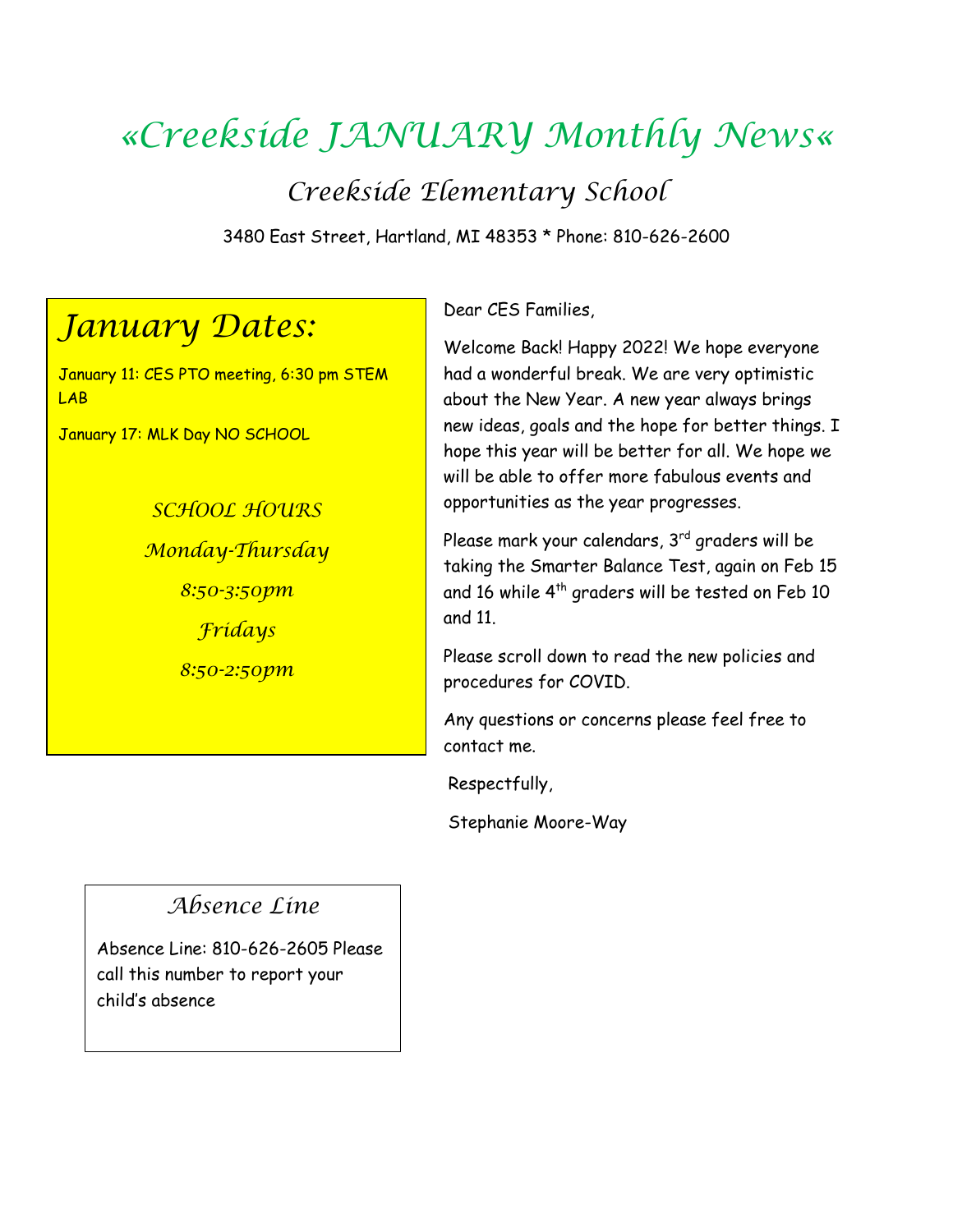# *Arrival and Dismissal Changes*

## *Arrival*

Students will either arrive in person or by bus. We will operate a kiss and go lane, which means students move as quickly as they can, and parents stay in cars. There will be adults outside to help guide cars and students. Students will not be allowed to enter the building until 8:40 am. Please do not let your child out of the car before there is adult supervision outside. Upon entering the building students will go to cafeteria. Students will be separated by class. Once the bell rings students will be escorted down hallway by grades to avoid any congestion.

### *Dismissal*

## *Pick Up Students*

In order to facilitate our new pick up procedure's students will not be allowed for early pick up after 3pm. We do not have adequate staff to support students being picked up between 3 and 3:45. We thank you in advance for your understanding and if you have any extenuating circumstances please feel free to call the main office.

**We are moving back to a traditional pick-up system**. Parents will park and walk up to the main entrance doors. They will sign their student out with staff. Staff will call students outside while parents wait outside. When you or a family member come up to the door, please have your ID available and make sure that anyone that is picking up your student is listed as an emergency contact in MiStar.

**Please make sure you are contacting the main office for may transportation changes. When parents only tell or email teachers/students it causes confusion for your child and staff. Safety is our upmost concern and want your child to get where they need to be safely.** 

### 4 th Grade Yearbook Cover Winners

Front Cover: Molly Hamill

Honorable Back Cover: Isabella Rybarczyk, Grayson McLaughlin, Julia Spinneweber,

Megan Burgess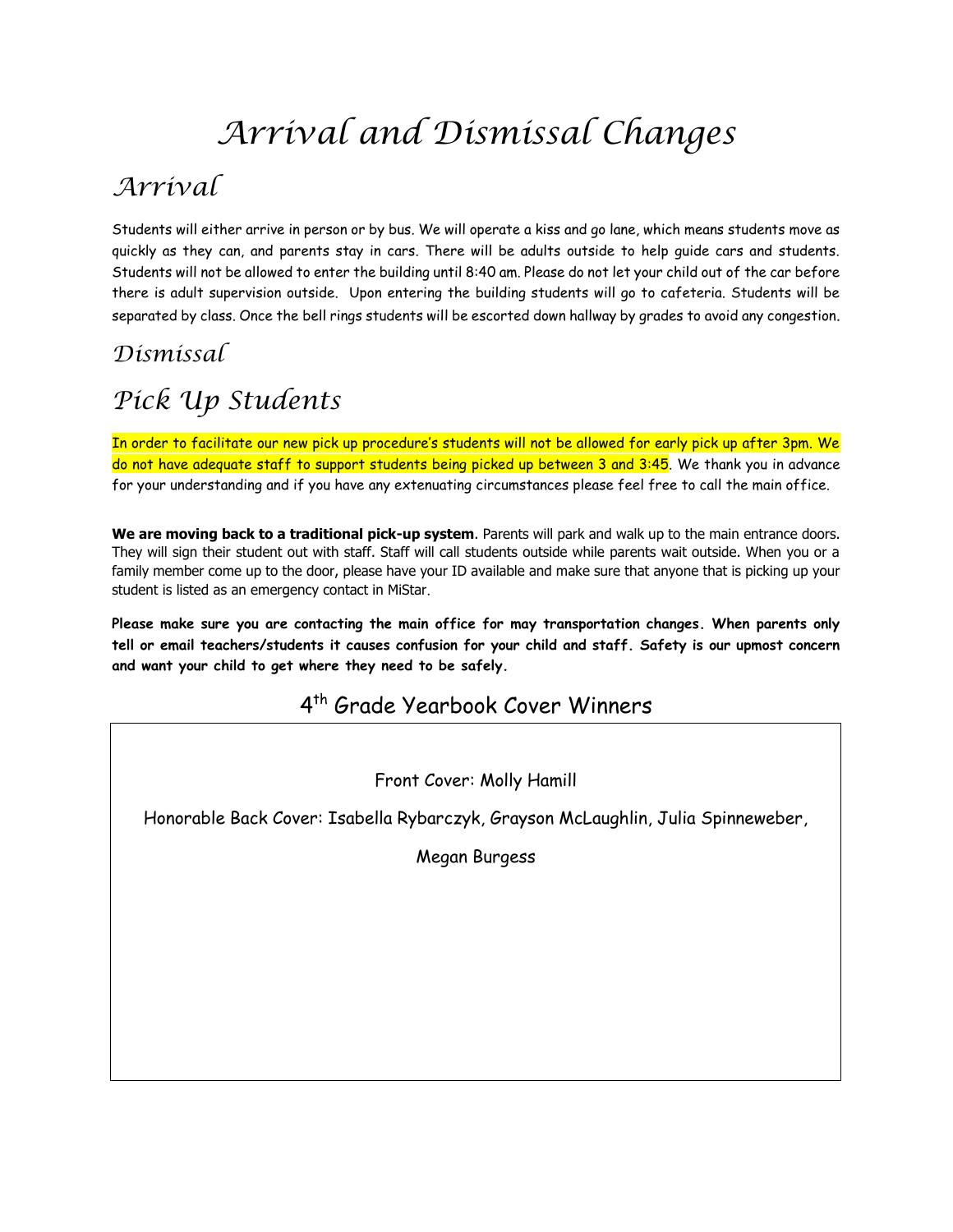## *Birthday Celebrations*

Due to the high number of life-threatening allergies at our school it is necessary to eliminate food items from our birthday celebrations. Celebrating with non-food items will ensure that our school is safe for all students. Classrooms and the office will continue to ensure that birthdays are special days for students. We will continue to celebrate holidays as we have in the past. Your child's teachers will share details specific to their classroom. Thanks for your understanding as we work to make Creekside safe for all students.



#### Reinstating Routines

After taking a vacation, enjoying a summer, or coming back from winter break, it's important to reinstate routines both at home and at school. As we begin second semester, our teachers will work with students to reiterate classroom and school-wide expectations. These are important to everyone as they are our guiding principles at school. You can help us by talking with your student about our school-wide and classroom expectations. Ask questions like

\* What are you expected to do as you walk through the hallway?

\*What are you allowed to play on the playground?

\*How do the teachers expect you to behave in the classroom?

\*What are the rules in the bathroom?

While these questions may seem silly, they give insight into how your student views the rules of school and how they see themselves operating from day-to-day inside the building. Having a conversation with your student at home further solidifies the bond between school and home. It is never easy to get back in the swing of things after an extended break, but we know that our students are resilient and will pick up right where they left off with a few reminders.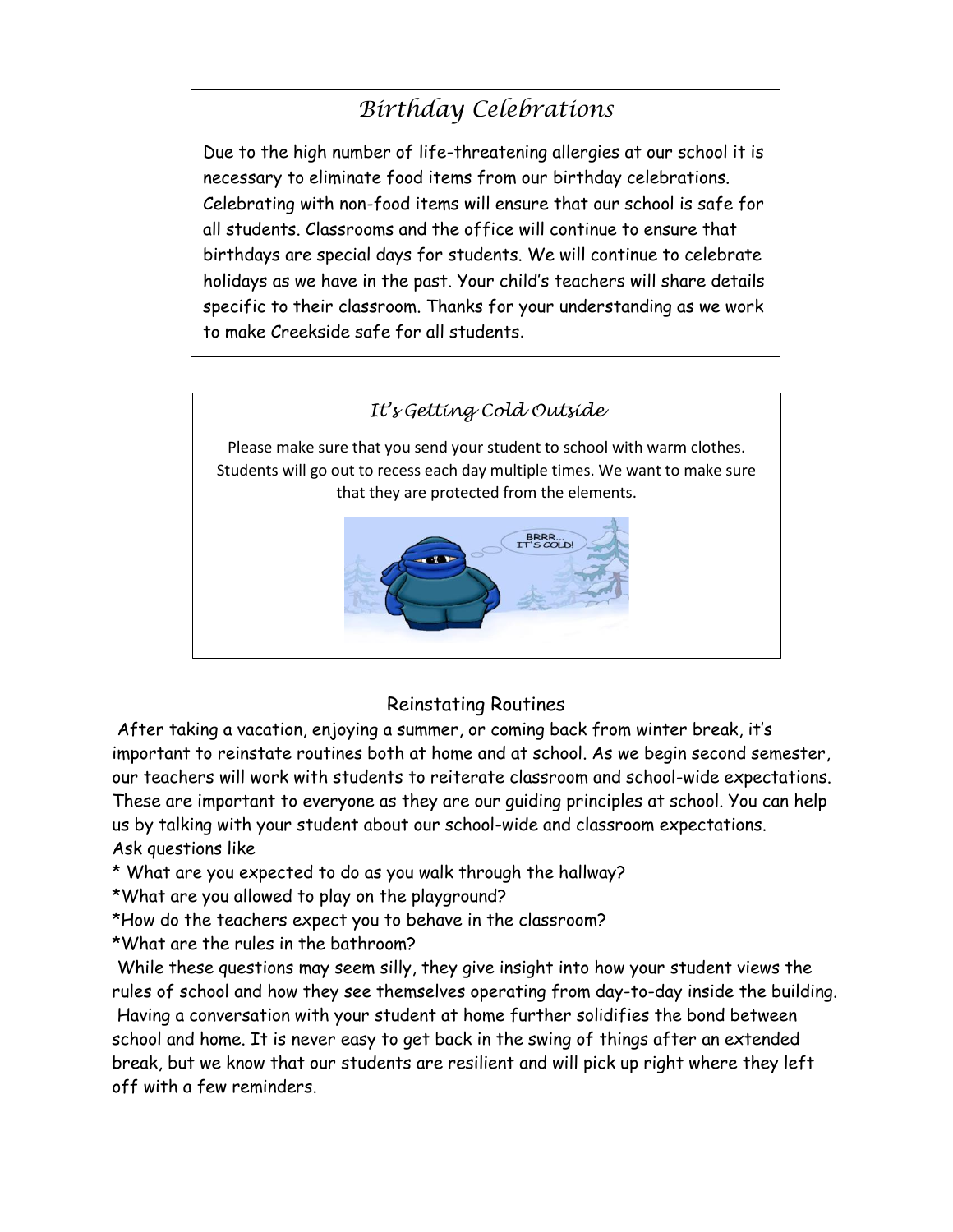# What is the plan when we have a case of Covid-19 at school?

#### **Update to Centers for Disease Control & Prevention Isolation & Quarantine Guidance**

The Centers for Disease Control & Prevention ("CDC") recently amended their guidance for how schools should approach the isolation and quarantine of personnel and students. As a

continuation in our efforts to keep students in school, we are intending to implement the new CDC guidance for students and staff beginning on **Monday, January 10th .**

Th[e](https://www.cdc.gov/coronavirus/2019-ncov/community/schools-childcare/k-12-contact-tracing/about-isolation.html) [Overview of COVID-19 Isolation for K-12 Schools](https://www.cdc.gov/coronavirus/2019-ncov/community/schools-childcare/k-12-contact-tracing/about-isolation.html) and detaile[d](https://www.cdc.gov/coronavirus/2019-ncov/your-health/quarantine-isolation.html) [Quarantine and Isolation guidance](https://www.cdc.gov/coronavirus/2019-ncov/your-health/quarantine-isolation.html) can be found on the CDC's website. You *isolate* when you are sick or when you have tested positive even if you don't have symptoms.

You *quarantine* when you might have been exposed to the virus and may or may not have been infected.

Following is a very brief summary of the new guidance as it pertains to isolation and quarantine of school personnel and students:

|                                       | <b>Instructions for Exclusion from</b><br>the School Environment                                                                                             | Instructions to Return to the<br><b>School-Environment</b>                                                                                                                                                                                                            |
|---------------------------------------|--------------------------------------------------------------------------------------------------------------------------------------------------------------|-----------------------------------------------------------------------------------------------------------------------------------------------------------------------------------------------------------------------------------------------------------------------|
| <b>Isolation</b>                      | Those with a positive test<br>result should isolate for a<br>period of 5 days, with day 0<br>being the day symptoms start<br>or a positive test is received. | Return to school may occur on<br>day 6 if symptoms have<br>resolved or improved and a<br>well-fitting mask MUST be<br>worn through day 10. During<br>days 6-10, if symptoms have<br>not resolved continue to isolate<br>until symptom free or 10 days<br>have passed. |
| <b>Isolation pending test results</b> | Symptomatic students or staff<br>with a pending COVID-19 test<br>should isolate until the result is<br>received.                                             | If the test is negative, the<br>student or staff member may<br>return when symptoms<br>subside. If positive, see the<br>isolation instructions above.                                                                                                                 |